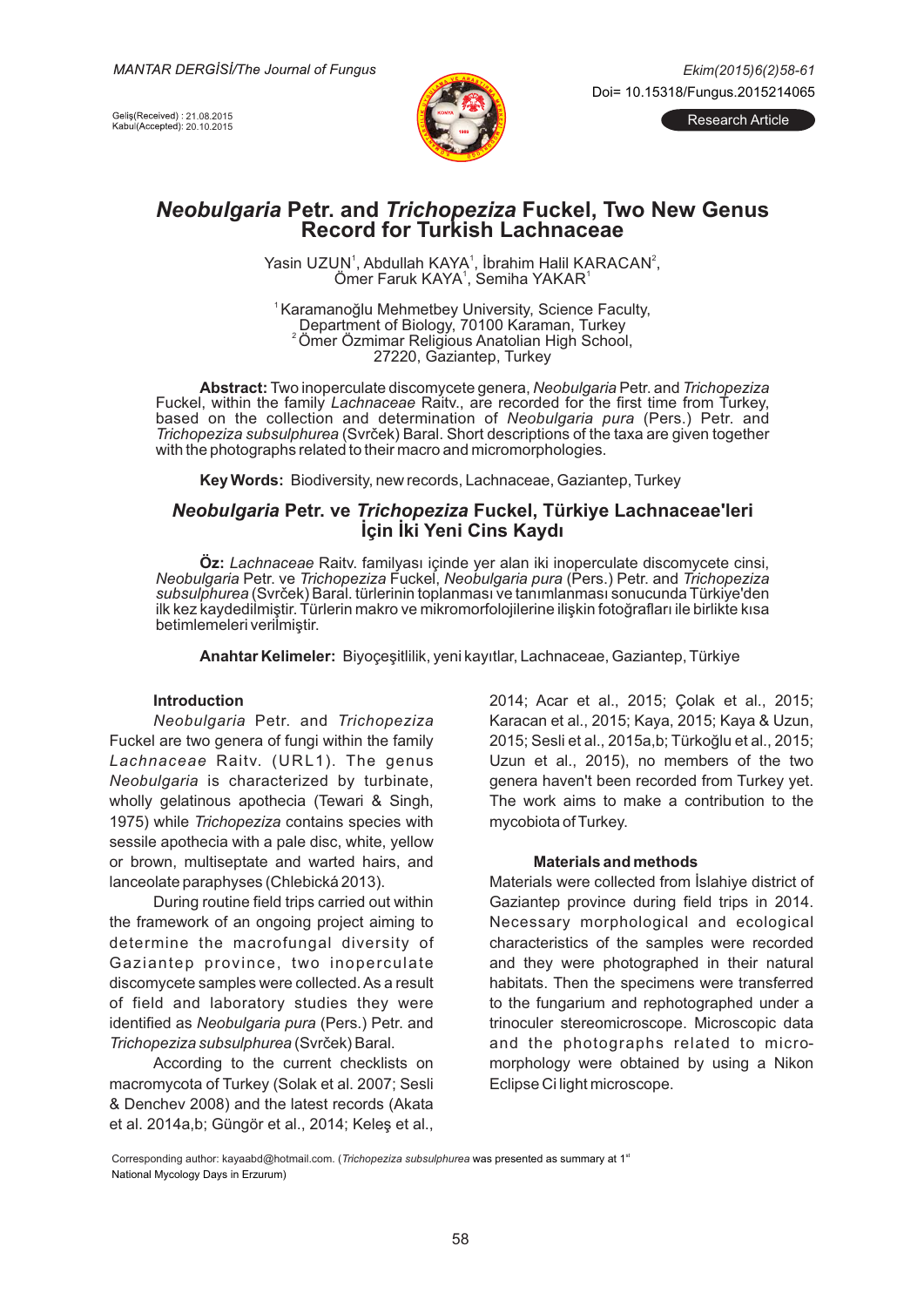

Identification was performed with the help of Breitenbach and Kränzlin (1984), Rollin Geneve & Anthonie (1991), Martin (1994) and Hansen & Knudsen (2000). The specimens are kept at Karamanoğlu Mehmetbey University, Kamil Özdağ Science Faculty, Department of Biology, Karaman, Turkey.

#### **Results**

Short descriptions of Neobulgaria pura and *Trichopeziza subsulphurea* were given below together with their taxonomic position. The systematics of the taxa are in accordance with Index Fungorum (URL1).

> **Fungi** *Ascomycota*Whittaker *Helotiales* Nannf. *Lachnaceae* Raitv. *Neobulgaria*Petr.

*Neobulgaria pura* (Pers.) Petr., Annls mycol. 19: 45. 1921

**Syn: Bulgaria pura (Pers.) Fr., Coryne** *foliacea Bres., Craterocolla pura* (Pers.) Sacc.,

*Helotium violascens (Rehm) Boud., Neobulgaria foliacea (Bres.) Dennis, Neobulgaria pura var. foliacea (Bres.) Dennis & Gamundí, Neobulgaria* pura (Pers.) Petr., var. pura, Ombrophila pura (Pers.) Quél., Ombrophila violascens Rehm, *Peziza pura Pers., Tremella saccharina var. foliacea* (Bres.) Bref.

**Macroscopic and microscopic features:** Apothecia 15–25 mm broad, turbinate when young, then plane to convex, sessile. Hymenium smooth, buff to pink ochre, sometimes with lilac grey tinges, outer surface granulose and darker than the hymenium (Figure 1a). Asci 60–90 × 7.5–8.5 μm, clavate, eight-spored (Figure 1b,c), amyloid at the apex. Paraphyses filiform to cylindrical, slightly swollen at the tips, not septate (Figure 1b). Spores 7–9 × 3–4 μm, ellipsoid, hyaline, smooth, usually with two oil drops (Figure 1d).

**Specimen examined:** Gaziantep –Islahiye, Tandır village, Huzurlu high plateau, mixed forest, on dead branches of Fagus sp., 36°58′N, 36°29′E, 1750 m, 01.11.2014, K.10459.



**Figure 1.** *Neobulgaria pura:* a. apothecia b. asci and paraphyses c. a single ascus d. spores.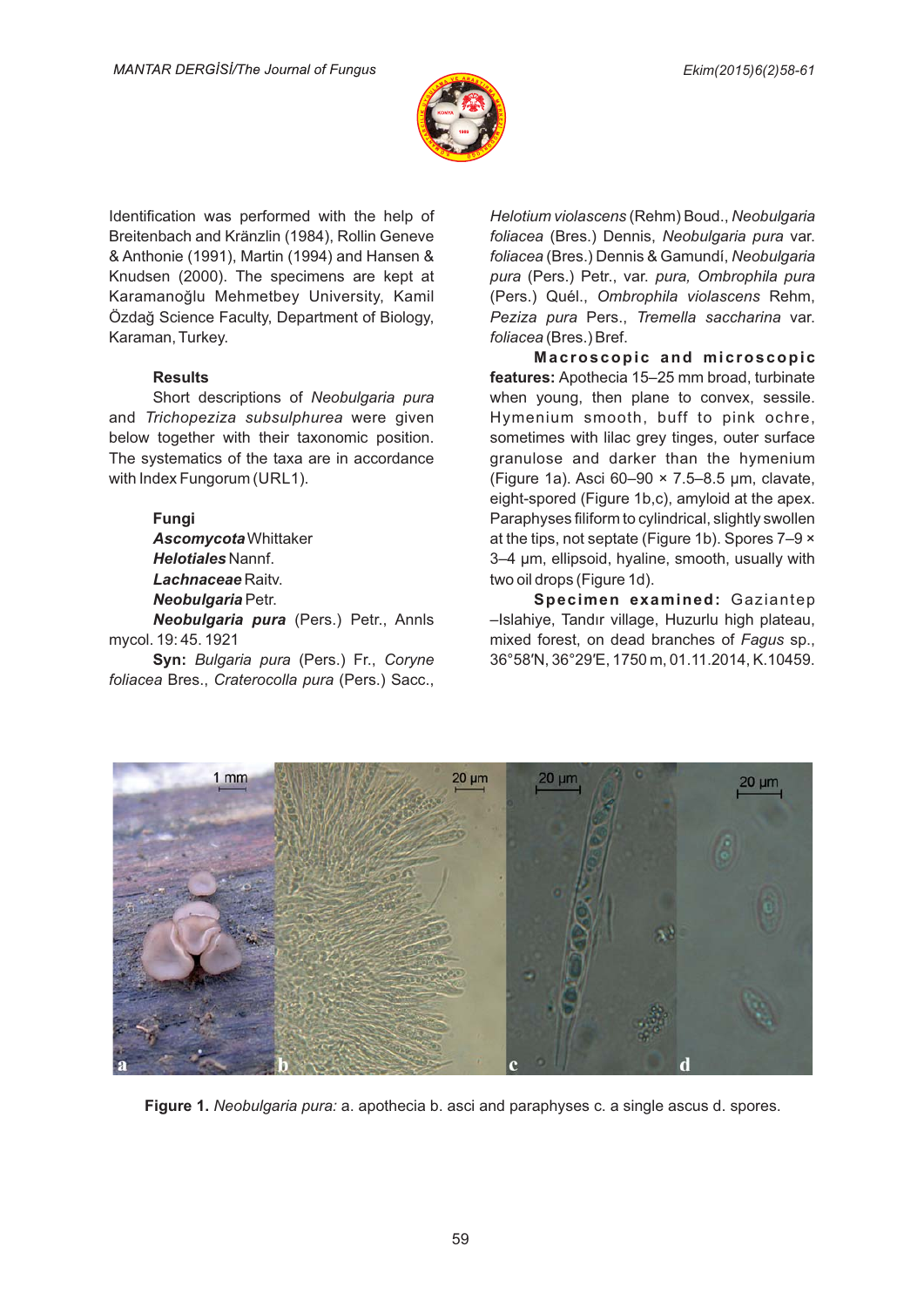

### *Trichopeziza*Fuckel

*Trichopeziza subsulphurea* (Svrček) Baral

**Syn:** *Belonidium subsulphureum* Svrček.

**Macroscopic and microscopic features:** Apothecia 1–3 mm in diameter, cup to saucer shaped, sessile, flesh thin. Hymenium smooth, whitish grey to grey brown, outer surface and margin covered with sulphur yellow to gold yellow hairs (Figure 2a). Asci 55–60 ×

5.5–6 μm, cylindrical, eight-spored, tapering towards the base. Paraphyses lanceolate. Spores  $7-11.5 \times 2.2-2.8$  µm, subfusiform to fusiform. Hairs 100-120 2.5-3.5 μm, cylindrical, septate and granulated.

**Specimen examined:** Gaziantep–Islahiye, Tandır village, Huzurlu high plateau, mixed forest, on dead branches of Fagus L. sp., 36°58′N, 36°29′E, 1735 m, 12.04.2014, K.8810.



**Figure 2.** *Trichopeziza subsulphurea:* a. apothecia b. asci, paraphyses and spores in some asci.

#### **Discussion**

General characters of our samples of *Neobulgaria pura and Trichopeziza subsulphurea* are in agreement with the literature (Breitenbach & Kranzlin 1984; Rollin Genève & Anthoine, 1991; Hansen & Knudsen 2000).

*Neobulgaria pura,* also known as beech Jellydisc, resembles *Ascotremella faginea* (Peck) Seaver in terms of morphology and ecology. Both taxa are saprobes on dead wood of hardwood tress, and may grow on the same substrate, but the former one has no striation on the spores (Breitenbach & Kränzlin 1984; Hansen & Knudsen 2000).

*Trichopeziza subsulphurea* resembles

*Belonidium mollissimum* (Fuckel) Raitv. morphologically. But it differs from the latter taxon with its shorter and larger spores (Martin, 1994). Substrates of the two taxa are also another apparent difference. Though *B. mollissimum* grow on herbaceous stem, especially of the members of Apiaceae, *T.* subsulphurea prefers the remains of woody plants such as poplar and beech (Rollin Genève &Anthoine, 1991).

#### **Acknowledgements**

The authors would like to thank TÜBİTAK for supporting the Project (212T112) financially**.**